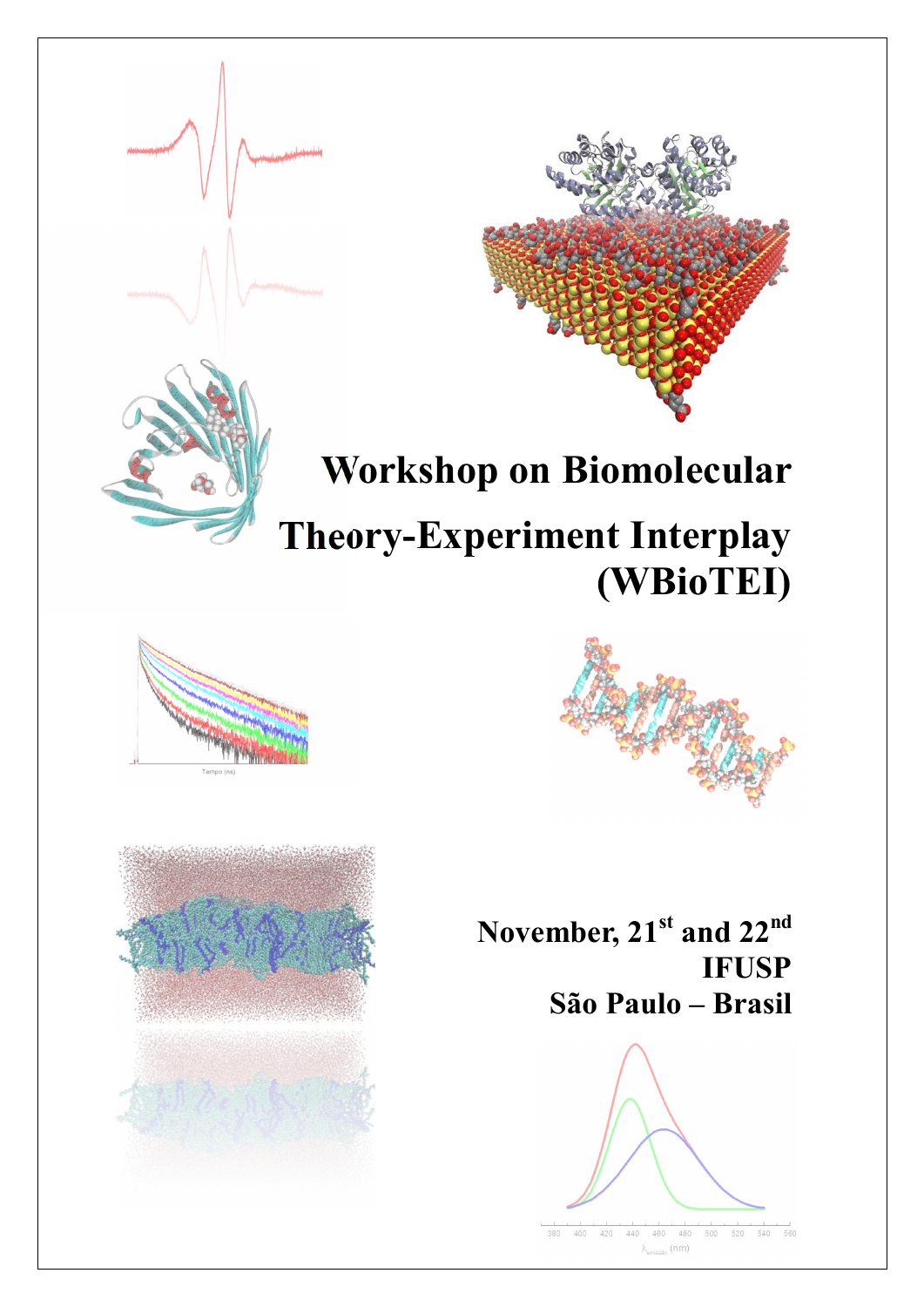# **Organizers**

Profa. Kaline Coutinho (Coordinator) Dra. Cíntia C. Vequi-Suplicy

# Support









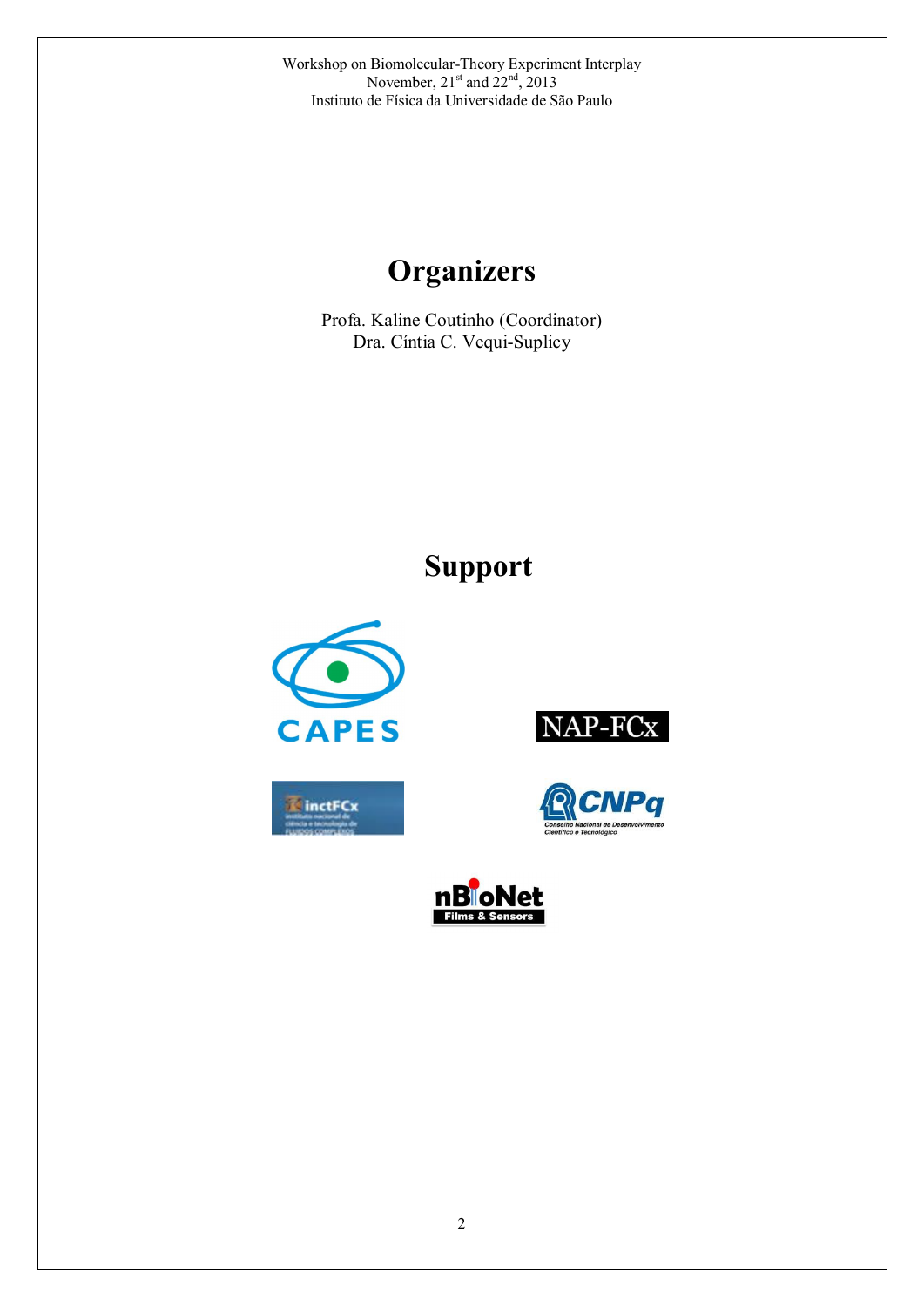# Program

| Thursday, 21 <sup>st</sup> |                                                                                                                                                        |  |
|----------------------------|--------------------------------------------------------------------------------------------------------------------------------------------------------|--|
| $9:00-9:20$                | <b>Opening Session</b>                                                                                                                                 |  |
| $9:20-10:10$               | P01: Prof. Wilfred F. van Gunsteren (ETH/Zurique/Suíça)<br>"Comparing Simulation with Experimental Results"                                            |  |
| $10:10-10:50$              | P02: Prof. Roberto Salinas (IQ/USP)<br>"NMR studies on the type IV secretion system of Xanthomonas<br>citri"                                           |  |
| $10:50-11:10$              | <b>Coffee Break</b>                                                                                                                                    |  |
| $11:10-11:50$              | P03: Prof. Roberto Lins (DQF/UFPE)<br>"Molecular Glycoscience Across Scales"                                                                           |  |
| 11:50-12:30                | P04: Prof. Hernan Chaimovich (IQ/USP)<br>"Experimental and simulation insights on ion specificificity in<br>amphiphilic aggregates: the triflate case" |  |
| 12:30-14:00                | <b>Lunch Break</b>                                                                                                                                     |  |
| 14:00-14:40                | P05: Prof. M. Teresa Lamy (IF/USP)<br>"Structural properties of cationic diC14-amidine vesicles";                                                      |  |
| 14:40-15:20                | P06: Prof. André Silva Pimentel (DQ/PUCRJ)<br>"Molecular Dynamics of Lung Surfactant Systems Interacting                                               |  |
| 15:20-16:00                | with Polyciclic Aromatic Hydrocarbons"<br>P07: Prof. Cristiano Oliveira (IF/USP)<br>"Investigating Biological Systems by Scattering Methods            |  |
| 16:00-16:20                | <b>Coffee Break</b>                                                                                                                                    |  |
| 16:20-17:00                | P08: Prof. Amando Ito (FFCLRP/USP)<br>"Model membranes and peptides membrane: simulation and<br>fluorescence studies"                                  |  |
| 17:00-18:30                | <b>Poster Session</b>                                                                                                                                  |  |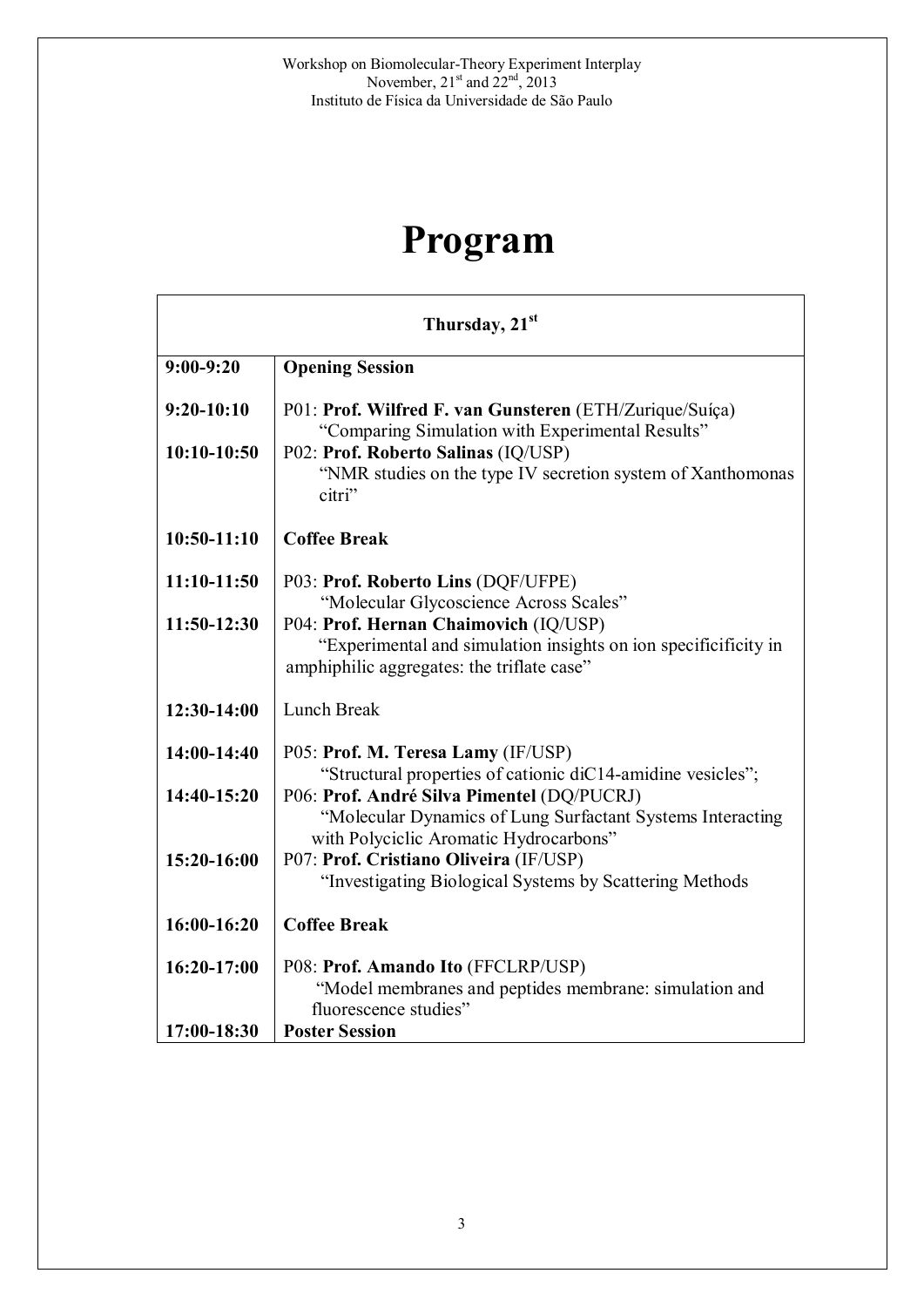# Program

| Friday, 22 <sup>nd</sup> |                                                                                                                                                                                                     |
|--------------------------|-----------------------------------------------------------------------------------------------------------------------------------------------------------------------------------------------------|
| $9:00-9:40$              | P09: Prof. Hubert Stassen (DQ/UFRGS)                                                                                                                                                                |
|                          | "Ionic Liquids interacting with Model Membranes"                                                                                                                                                    |
| $9:40-10:20$             | P10: Prof. Shirley Schreier (IQ/USP)                                                                                                                                                                |
|                          | "Membrane-peptide interaction. Conformational, functional, and                                                                                                                                      |
|                          | physicochemical aspects"                                                                                                                                                                            |
| $10:20-10:40$            | <b>Coffee Break</b>                                                                                                                                                                                 |
| $10:40-11:20$            | P11: Prof. Thereza Soares (DQF/UFPE)                                                                                                                                                                |
| $11:20-12:00$            | "Computational Simulations of LPS membranes: chemotypes,<br>temperature and cations."<br>P12: Prof. Hans Agren (KTH/Stockholm/Sweden) "Multiscale<br>modelling - the 2013 Nobel prize in Chemistry" |
| $12:00-12:10$            | <b>Closing Session</b>                                                                                                                                                                              |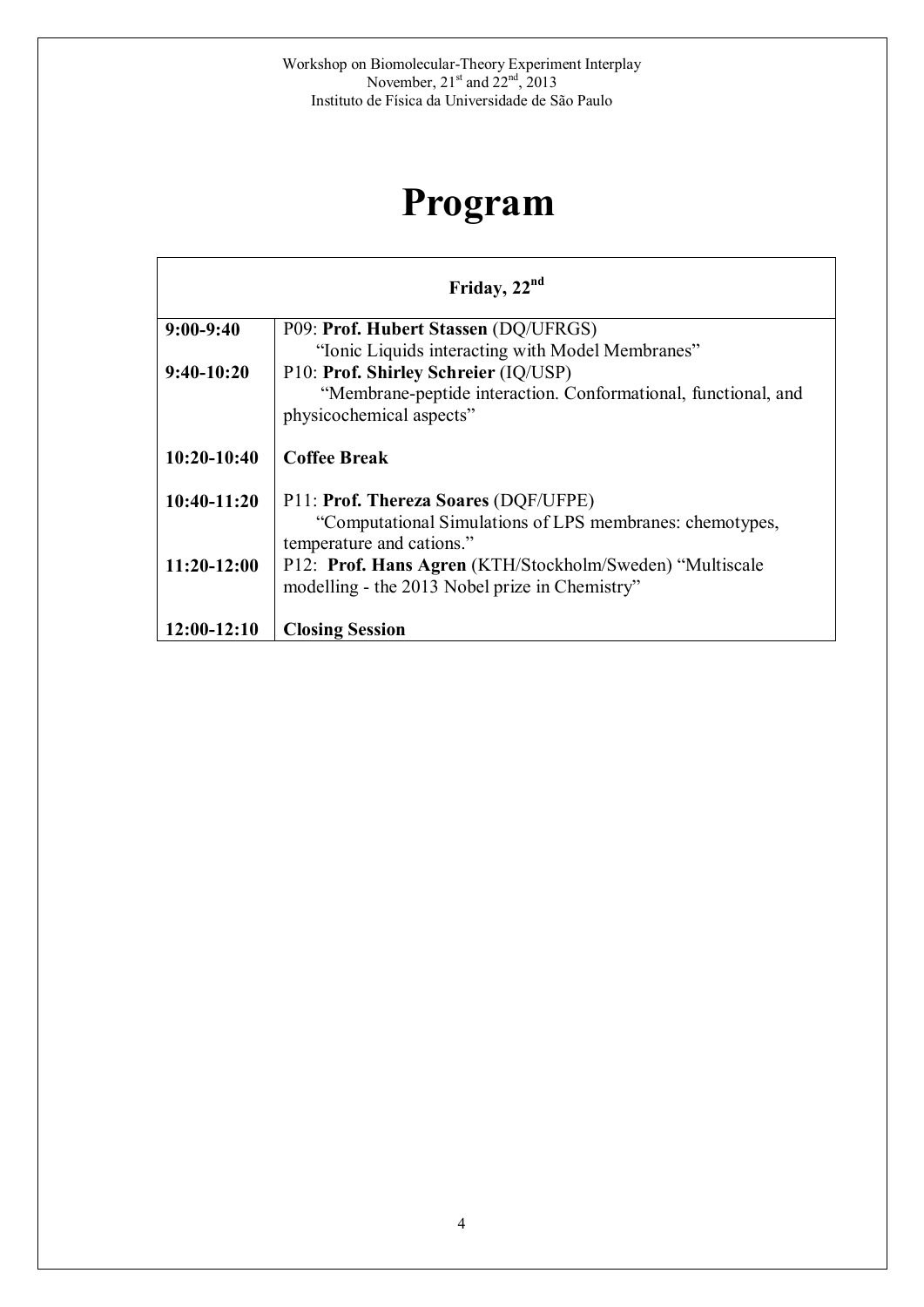# Poster Abstracts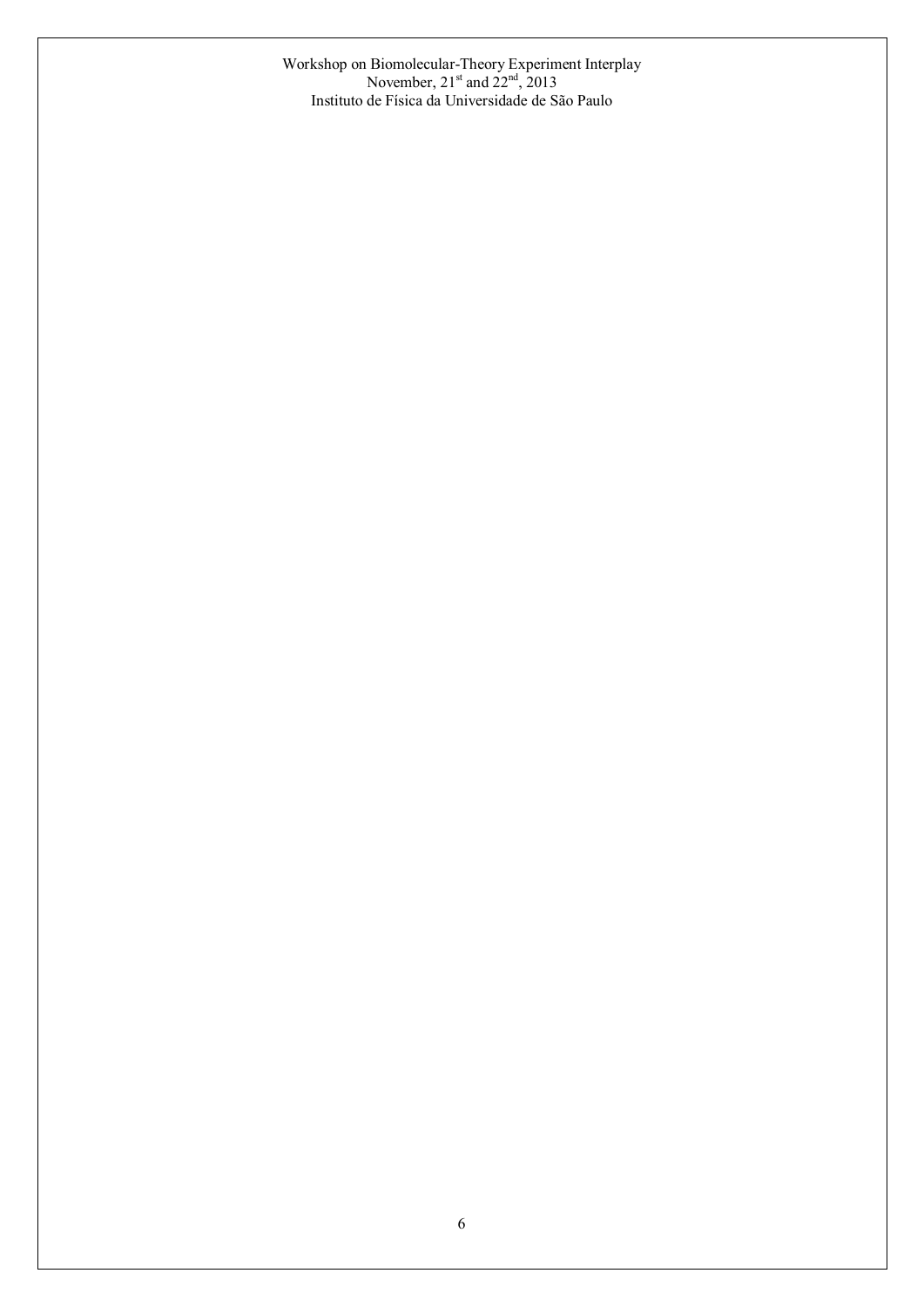## Theoretically describing the  $17<sup>7</sup>$ O magnetic shielding constant of biomolecular systems. Uracil and 5-fluorouracil in water environment

Rodrigo M. Gester, Carlos Bistafa\*, Herbert C. Georg, Kaline Coutinho, Sylvio Canuto IFUSP, IF-UFG, Faculdade de Física da UFPA "

The nuclear magnetic resonance chemical shielding of 17O is of great important for biomolecular characterization in water environment. In these systems oxygen atoms occupy important positions and are involved in hydrogen bonds with the water environment. In this work, different solvation models are used for the theoretical determination of the 17O chemical shielding of the nucleobase uracil and the substituted 5-fluorouracil in aqueous environment. Continuum, discrete and explicit solvent models are used and an analysis is made of the role played by the solute polarization by the solvents. The best results are obtained using the sequential Quantum-Mechanics/Molecular-Mechanics methodology using an iterative procedure for the solute polarization but a good compromise is obtained by using the electronic polarization provided by the polarizable continuum model. Quantum mechanical calculations of the chemical shieldings are made using density-functional theory in two different exchangecorrelation approximations. Using an iterative procedure for the solute polarization and the mPW1PW91/aug-pcS-2 model in the electrostatic approximation we obtained magnetic shielding constants of 57.2 ppm and -13.5 ppm for the two O atoms of uracil in very good agreement with the experimental results of 55.5 ppm and -13.5 ppm, respectively. For 5 fluorouracil the theoretical results, with the same model, are 56.5 ppm and -12.6 ppm, again in good agreement with the experimental values of 57.5 ppm and -6.5 ppm. An analysis of the influence of the solute-solvent hydrogen bonds in the chemical shielding of uracil case is also made and it is concluded that the most important contribution to the calculated shielding derives from the electrostatic contribution to the solute-solvent interaction.

Support: FAPESP, CNPq, CAPES, nBioNet, INCT-FCx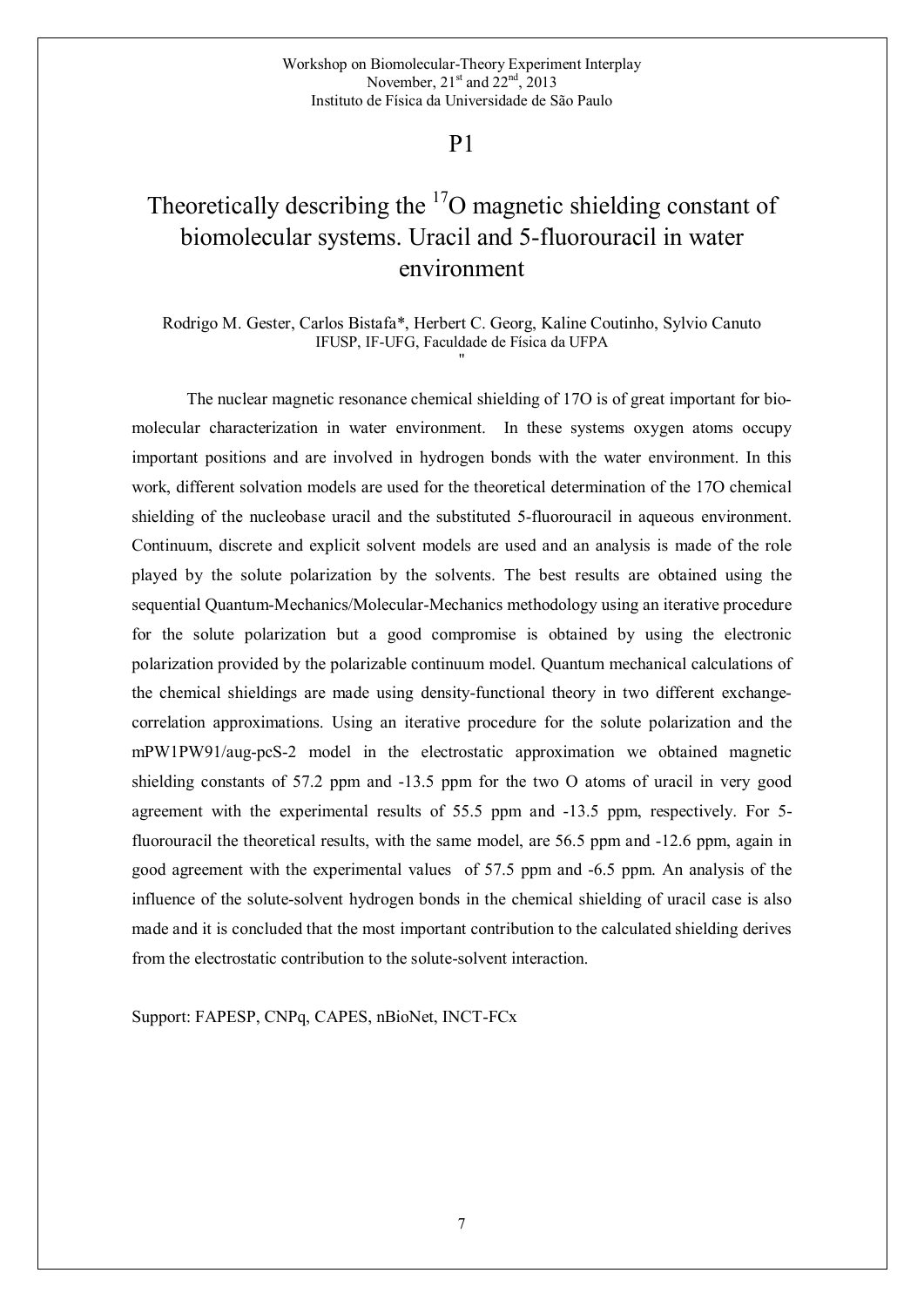### Avaliação teórica quantitativa estrutura-atividade (QSAR) em derivados de cetonatiossemicarbazonas com potencial inibitório a melanogênese

#### Karina Anunciada Barros\* Universidade Federal de Pernambuco (UFPE)

Neste trabalho foi realizada uma previsão teórica da concentração inibitória (IC50) do potencial de inibição a melanogenesis em alguns derivados de cetonatiossemicarbazonas utilizando descritores eletrônicos obtidos através de cálculos computacionais de química quântica. As cetonatiossemicarbazonas utilizadas neste trabalho foram do grupo de pesquisa do pesquisador Pillaiyar Thanigaimalai. O trabalho de pesquisa foi feito por meio de um estudo quantitativo de estrutura atividade (QSAR)tomando como base o modelo matemático da regressão múltipla linear (RLM). O método químico quântico computacional para obtenção dos parâmetros eletrônicos foi a Teoria do Funcional de Densidade (DFT) com o funcional hibrido de densidade B3LYP e a função de base 6-311G(d,p). Os descritores eletrônicos calculados foram: afinidade eletrônica adiabática (EA), gap de energia ΔE(HOMO-LUMO), atração cargas de Mulliken dos atómos (N1, N2, N3 e S)e a permeabilidade da membrana celular através do momento de dipolo (µ) e o logartimo do coeficiente de partição octanol/água (LogP).

Support: Fundação de Amparo à Ciência e Tecnologia de Pernambuco (FACEPE)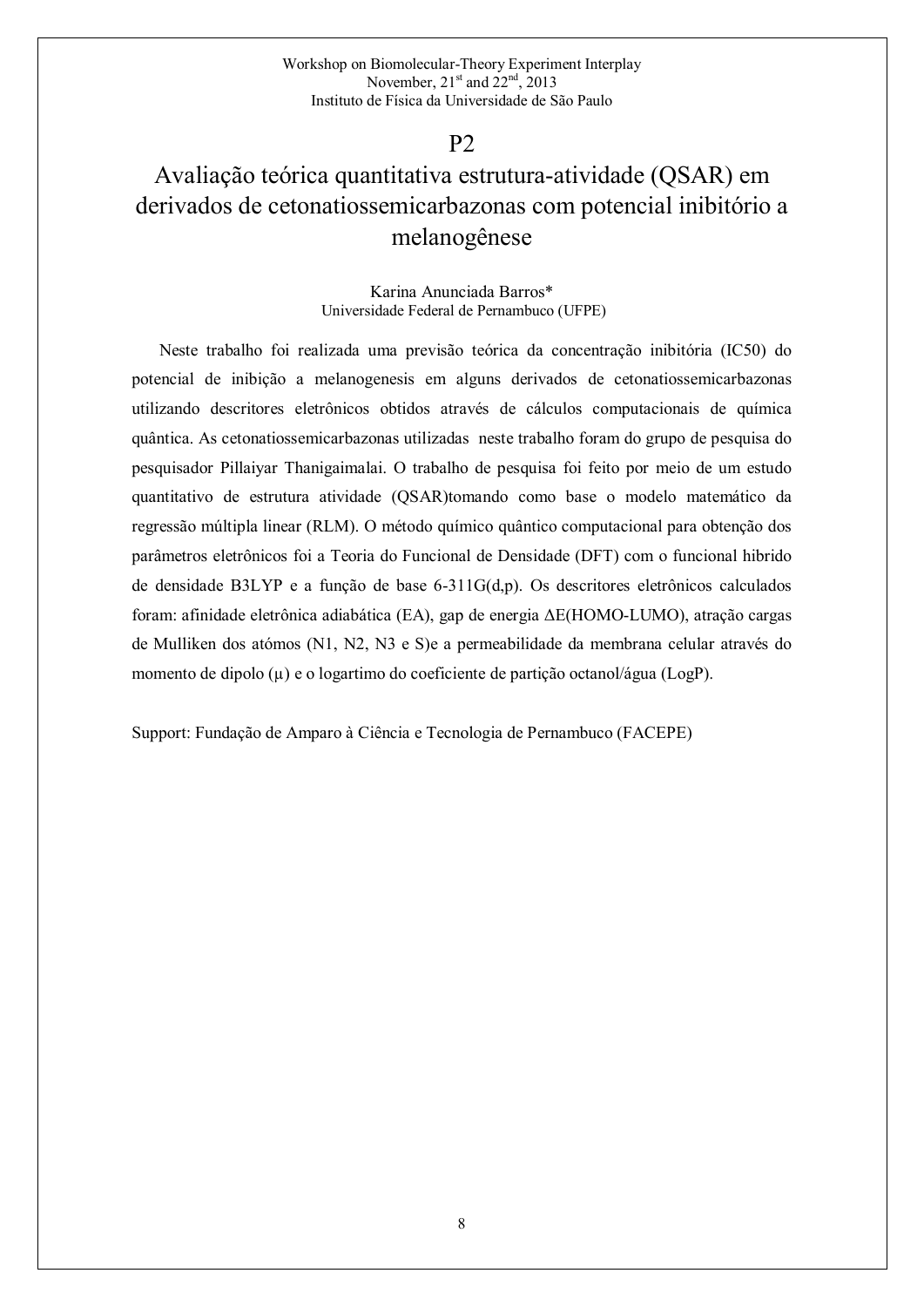## Theoretical Study of the Absorption Spectra of Photosynthetic Pigments

V. W. D. Cruzeiro\*, K. Coutinho, B. J. C. Cabral, S. Canuto Instituto de Física da Universidade de São Paulo

The first stage of the photosynthetic process is the extraordinary efficiency of sunlight absorption in the visible region [1]. This region corresponds to the maximum of the spectral radiance of the solar emission. The efficient absorption of visible light is one of the most important characteristics of photosynthetic pigments. In chlorophylls, for example, the absorptions are seen as a strong absorption in the region 400-450 nm in connection with other absorptions with small intensities in the region of 500-600 nm.

Understanding the absorption spectrum of photosynthetic pigments will allow the design of new artificial photosynthetic pigments with appropriate response to the absorption of light and energy. Thus, this comprehension is also in the development line of solar cells [2], and also in the development of sensors for the treatment of cancer by photodynamic therapy [3]. These studies have gained tremendous interest in recent years.

This work aims at understanding the essential features of the absorption spectrum of photosynthetic pigments, in line with several theoretical studies in the literature [4,5].

The first pigments studied were Porphyrins and Phthalocyanines, in-medium and in gas phase. For the isolated optimized geometries benchmarkings were made for the electronic absorption spectrum in comparision with experimental data for gas phase, and also to infer the influence of dimerization. Molecular Dynamics were done to analyze the influence of thermal effects in the spectrum.

[1] R.E. Blankenship; "Molecular Mechanisms of Photosynthesis", Blackwell Science (2002).

[2] A. Kay, R. Humphry-Baker and M. J. Gr¨atzel; J. Phys. Chem., 98, 952 (1994).

[3] A. E. H. Machado; Qu'imica Nova, 23, 237 (2000).

- [4] P. Jaramillo, K. Coutinho, B.J.C. Cabral and S. Canuto; Chem. Phys. Lett., 516, 250 (2011).
- [5] L. Petit, A. Quartarolo, C. Adamo and N. Russo; J. Phys. Chem. B, 110, 2398 (2006).

Support: CNPq, Fapesp, inctFCx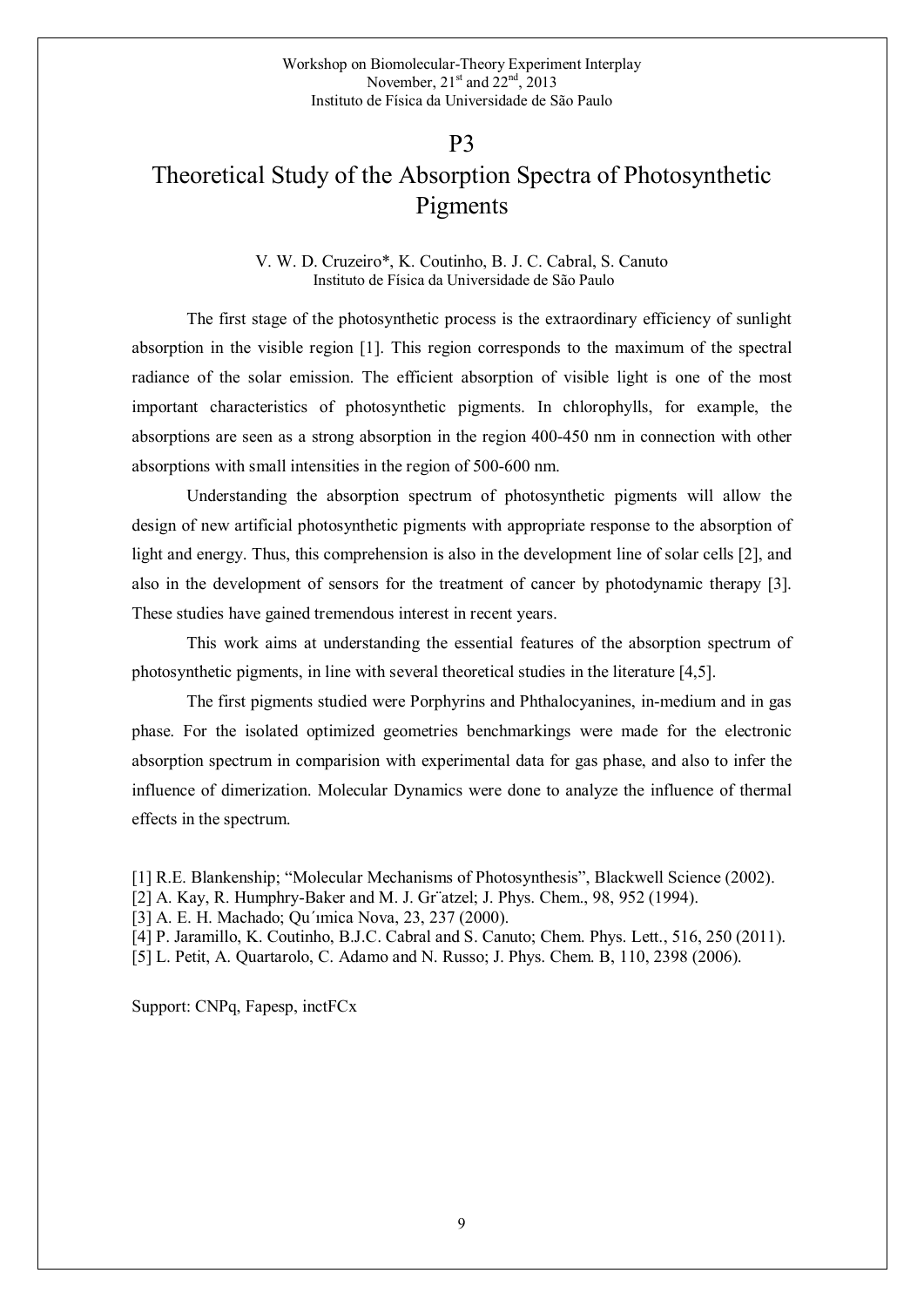### Cell membrane models containing capsaicin and surface analysis of wood modified with antifungal

#### A. C. Ziglio\*, V. P. N. Geraldo, O. N. Oliveira Junior, D. Gonçalves Instituto de Física de São Carlos - Universidade São Paulo (USP), São Carlos, SP, Brazil

Wood is composed of cellulose and hemicelluloses, being therefore food for an important group of extremely active organisms - xylophages. Owing to the recurrent problems of wood biodeterioration, especially in tropical countries, the adoption of treatment techniques using preservative substances becomes necessary when this material is intended for construction. A more acceptable alternative, from an ecological point of view, is the use of natural biocides in the treatment of wood. Examining molecules that present a low environmental impact is the main goal of the current research. The substances of natural origin are often safer than synthetic ones, and do not leave residues in the environment. The application of chemical preservatives provides an increase in wood resistance to xylophages. This study evaluated the efficacy of oleoresin capsaicin, extracted from the peppers Malagueta, Red Savina and Bhut Jolokia, applied to wood Pinus sp. In specimens of size 3.0 x 2.0 x 1.0 (cm) under attack of the Paecilomyces variotti fungus and utilized the Langmuir technique to better understand the interaction of capsaicin, ergosterol and DPPG which is present in fungi membranes and has as main objective the study of interactions between drugs and membrane models for obtaining information on the molecular level of possible actions related to physiological activity. The two major modes of action of drug / membrane models is the penetration in the membrane by changing the packaging of the lipid bilayer creating pores and changes in elasticity of the diaphragm induced by the drug. The surface pressure isotherms for ergosterol/capsaicin and DPPG/capsaicin were more expanded than for neat ergosterol and DPPG with monotonic increase in the minimum area. This effect should be associated with the insertion of capsaicin in the monolayer of ergosterol e DPPG.

Support: CAPES e FAPESP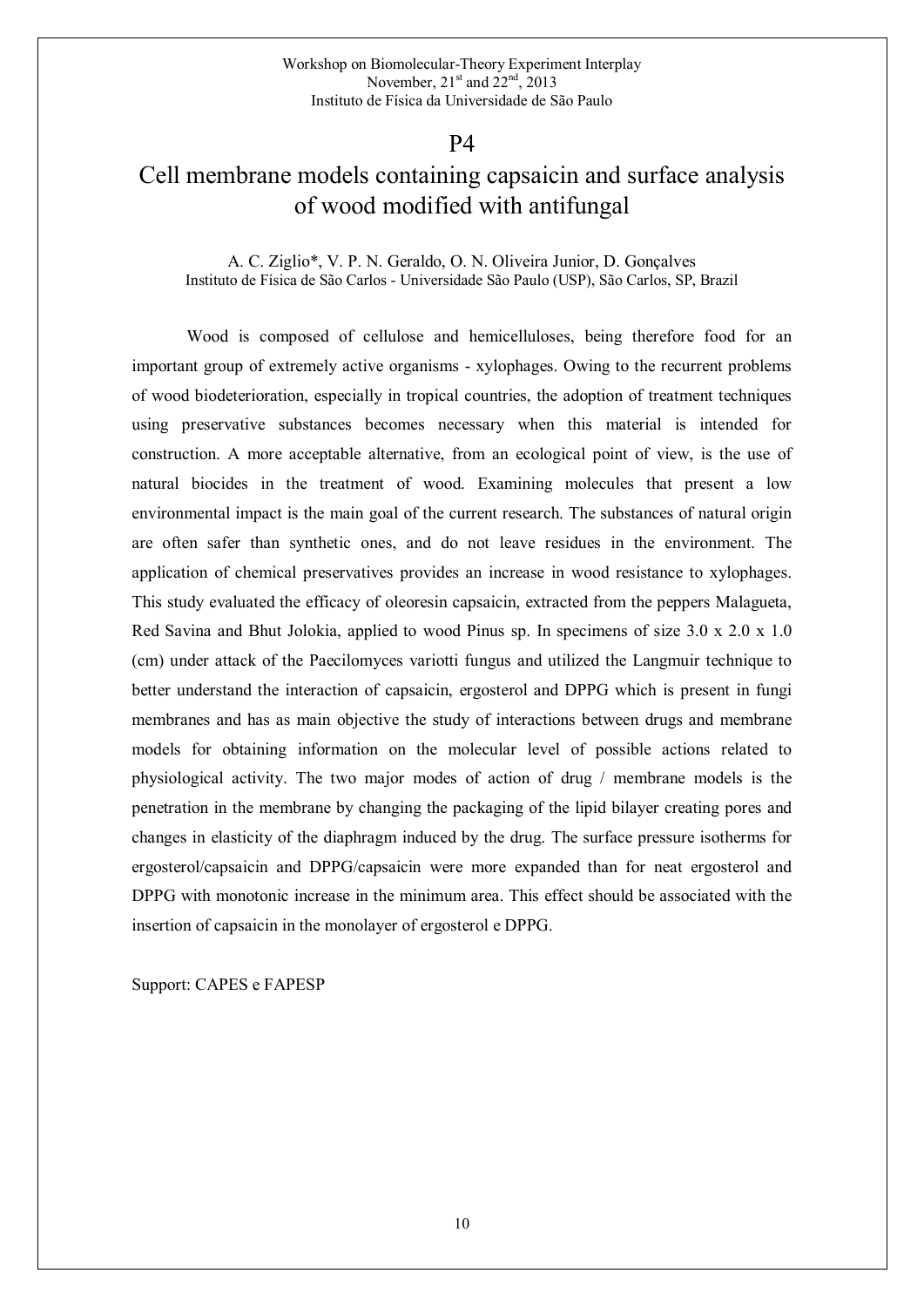### P5

### Captopril and it's N-domain ACE complex molecular modeling

Flávio Araújo Pousa Paiva\*, Dr. Odonírio Abrahão Jr., Dr. Milton Taidi Sonoda Universidade Federal do Triângulo Mineiro

Angiotensin Converting Enzyme (ACE) is a zinc metalloprotease found in many human body tissues, as lung, epithelial tissue, testicles and pericardial fluid, among others, and it's best known function is blood pressure regulation. Consisting by two catalytic domains, known as N and C domains, ACE has been recognized as the major target for cardiovascular therapies and hypertension.

Captopril was the first developed and still is one of the main commercial ECA inhibitor However it was developed without the knowledge of the ECA domains structure, resulting in a low domain selectivity, observed by experimental dissociation constant data, producing undesirable side effects such as cough, renal failure, among others.

Molecular Docking is a valuable tool in the drug discovery process. The main objective is to predict the receptor-ligand complex structure, where the receptor is generally a protein, and the ligand a small molecule, peptides or other proteins. In this work Lamarckian Genetic Algorithm molecular docking were employed to model Captopril complexed with ACE, whose experimental structure were not determined. The Captopril structure were energy minimized and Merz-Kollman partial charges computed through quantum chemistry DFT/B3LYP calculations at  $6-31g(d,p)$  level of theory. These charges were used in ligand model in docking simulations.

Generally, the ligand orientation and specific interactions with aminoacids in the binding pocket were the same as the Captopril-C-domain complex, whose x-ray structure has been determined, accounting for the relatively low ACE domain selectivity. This result is expected since Captopril is relatively small when compared to other ACE inhibitors, such as lisinopril and enalaprilat, whose size and volume allow to occupy other binding pocket subsites.

Support: FAPEMIG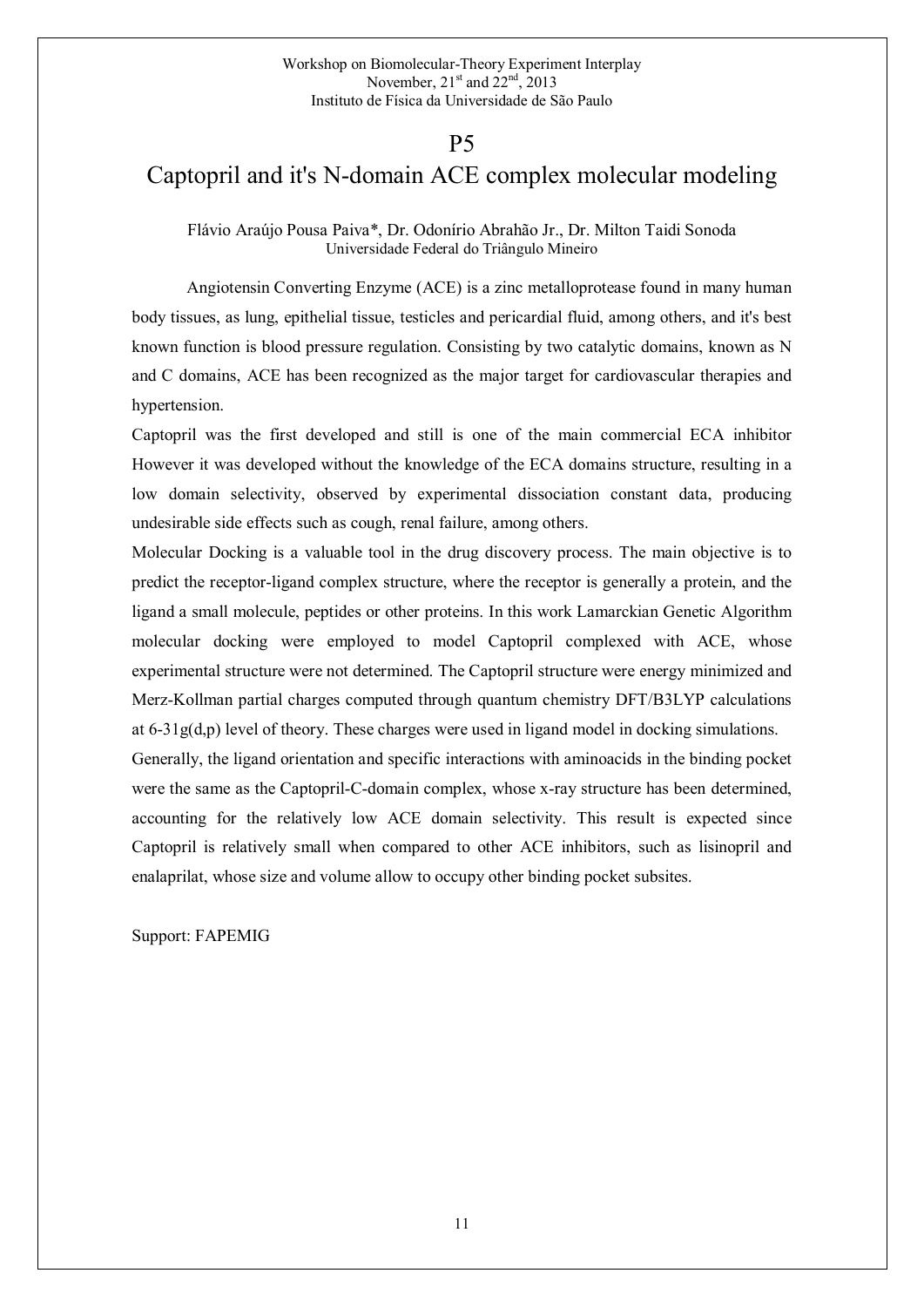### P6

### Experimental and Theoretical Studies of Emodin in Lipid Bilayer

\*Antonio R. da Cunha (antcunha@if.usp.br), Evandro L. Duarte (elduarte@if.usp.br), M. Teresa Lamy  $(\text{mtlany@if.usp.br})$  and Kaline Coutinho  $(\text{kaline@if.usp.br})$ Instituto de Física, Universidade de São Paulo, SP, Brasil

Emodin (1,3,8-trihydroxy-6-methyl-9,10-anthraquinone, EMH), is one of the most abundant anthraquinone derivatives found in nature. It can be extracted from different plant sources such as Aloe vera, Polygonum hypoleucum and rhubarb, which is widely used in the cosmetic and pharmaceutical industries [1]. Emodin is known to have antibacterial, antiviral, anti-inflammatory, antioxidant, antifungal and anticancer activities [2]. Due these biological and pharmacological activities, several scientific researches examined the structural and electronic properties of this molecule and it interactions with the biological environment [3]. In recent investigation some chemical processes of EMH in alcoholic solutions, such as deprotonation and tautomerism, has been analyzed [4]. These processes change the molecular properties and its interactions with the environment. In this work, we report a study experimental and theoretical of protonated (EMH) and deprotonated (EM-¬) emodin into solvents and lipid bilayer addressed to examine the location and interaction of both species of emodin in these environments. As experimental, we present the UV/Visible spectra of these species in solvents of different polarity (range from water to benzene) and in lipid dispersions of DMPC in two pH conditions, acid and alkaline. Additionally, we performed molecular dynamics (MD) simulations of both species in fully hydrated lipid bilayers of DMPC to investigate at atomic detail the interaction mechanism of these species with lipid membrane and its preferred location and orientation in these environments. In addition we investigate the lateral diffusion of EMH and EM- in lipid bilayer in order to examine the dynamics and fluidity of both species in these environments. As mean results we obtained that both species of emodin have a tendency to insert into the lipid bilayer, collecting near the glycerol group of DMPC, with species molecules mostly oriented parallel to the membrane normal axis. Our results also show that the effect of EM- specie in the lipid bilayer structure is stronger than the EMH.

References:

- [1] R. H. Thomson, Naturally Occurring Quinones, 2nd ed. Acad. Press, London, (1971).
- [2] D.O.Andersen, et al., Antivirial Res.16, 185(1991).
- [3] E.L.Duarte, et al., Langmuir 24, 4041(2008).
- [4] S.C.Nguyen, et al., Chem.Phys. 352, 167 (2008).

Support: FAPESP, CNPq, CAPES, Rede Nanobiotec and INCT-Fluidos Complexos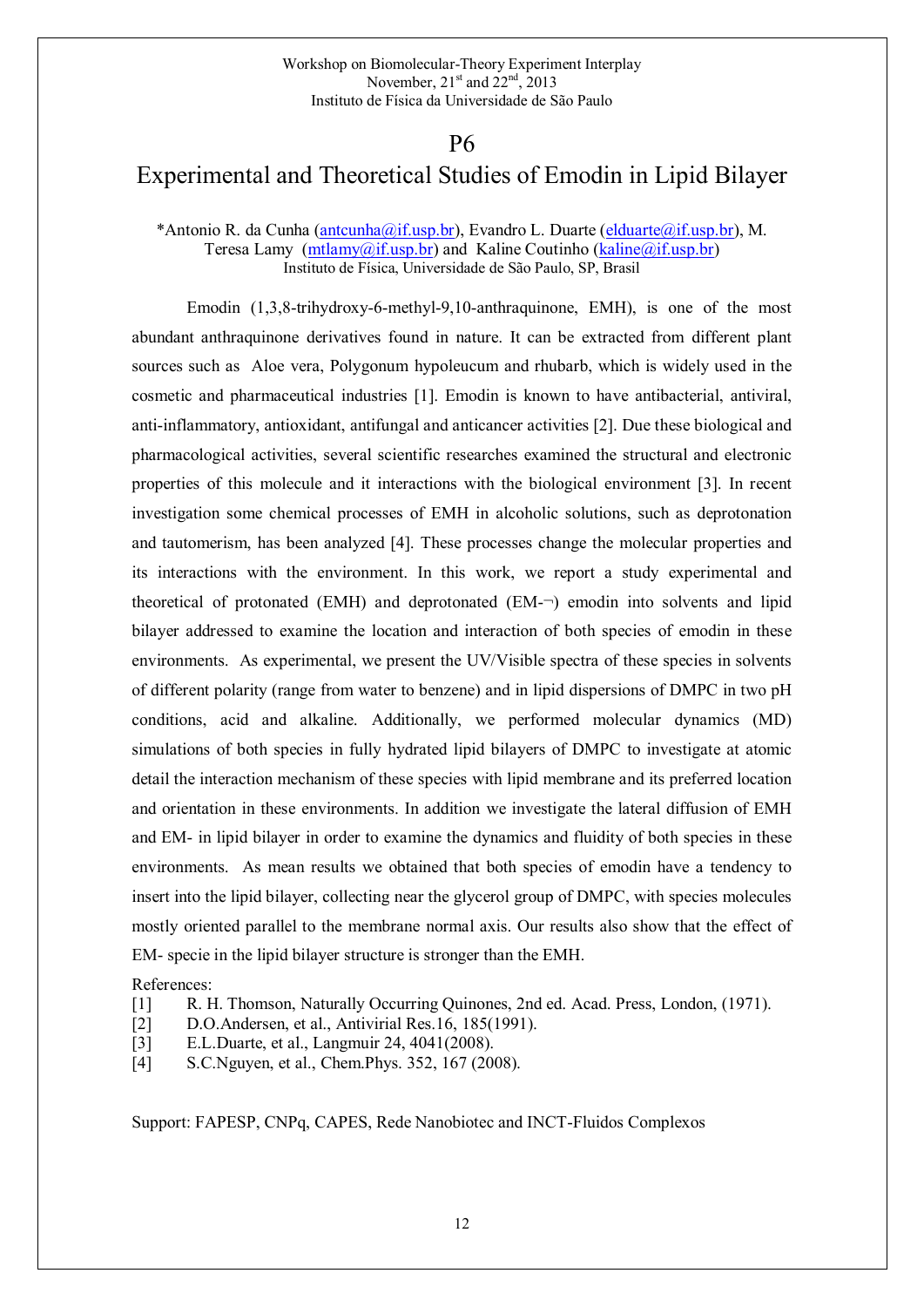### P7

## Interactions and Elastic Properties of Lipid Membranes: The Role of a Cosurfactant

Rafael Leite Rubim\*, Kévin Bougis, Barbara Gerbelli, Emerson Silva, Cristiano Oliveira, Laurence Navailles, Frédéric Nallet, Elisabeth Andreoli de Oliveira Institute of Physics, University of São Paulo - São Paulo - Brazil, University of Bordeaux 1 - Research Centre Paul Pascal - Pessac - France

In this work we investigate interactions between lipid membranes and their elastic properties, with the incorporation of ethoxylated fatty acids, commercially known as Simulsol. Small Angle X-ray Scattering (SAXS) experiments were carried out in lamellar phases in order to obtain structural information and using a model to the scattered radiation, we can obtain the thickness of the membrane and the Caillé parameter, which is related to the flexibility of the membrane. Applying an osmotic pressure to the membranes we can access information about the interactions between the bilayers and evaluate the effect of changing their flexibility and the interface. Combining the information obtained from both methods it is possible to characterize the elastic parameters of the membrane. We observe that the insertion of the cosurfactant increases the flexibility of the membranes, as well as the diluted and repulsive interactions. This study brings a new method to evaluate interactions between membranes and characterize its elastic properties.

Support: This work was supported by FAPESP, process number 2011/16149-8, and INCT-FCx.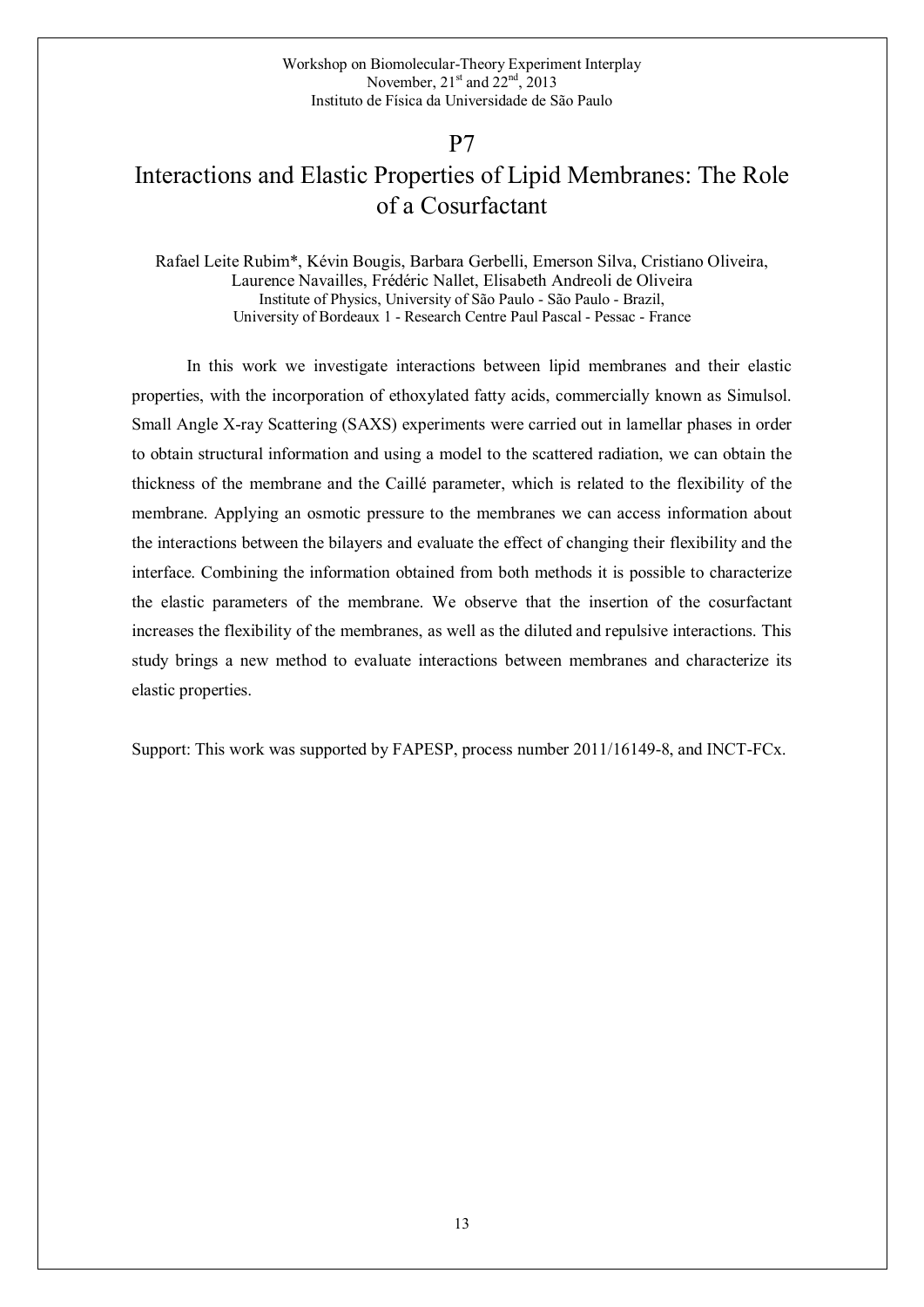## Molecular modeling of pyridinium-iodide complexes in acetonitrile solution: donor-acceptor interactions and chargetransfer excitations

F. da Silva\*, F. R. Carvalho, N. Hioka and K. Coutinho Instituto de Física da Universidade de São Paulo, São Paulo-SP Universidade Estadual de Maringá, Maringá-PR

In this work, we have been studing theoretically charge-transfer complexes (CTC) formed by pyridinium derivatives with iodide. The formation of CTC is characterized by the appearance of a new absorption band on electronic spectra, in organic polar solvents like acetonitrile[1,2]. These type of systems have recently received much interest in a broad variety of fields, for example, organic electronics, nonlinear spectroscopy, medical biochemistry, pharmaceutical industry, etc. We have performed quantum mechanical calculations with Density Functional Theory associated with the Polarizable Continuum Model in order to obtain stable complexes in vacuum and in acetonitrile solution. Charge transfer excitation energies have been calculated using Time Dependent Density Functional Theory with long range corrected functionals. We also investigated the solvent effects on the geometry stabilisation and excitation energies of the CTC using multiscale methods, such as hybrid Quantum Mechanics/Molecular Mechanics (QM/MM) method.

[1] E. M. Kosower and J. A. Skorcz, J. Am. Chem. Soc. 82, 2195 (1960). [2] F. R. Carvalho and N. Hioka. Master Dissertation, Universidade Estadual de Maringá, PR,Brasil (2010).

Support: CNPq, CAPES, FAPESP, INCT-FCx and nBioNet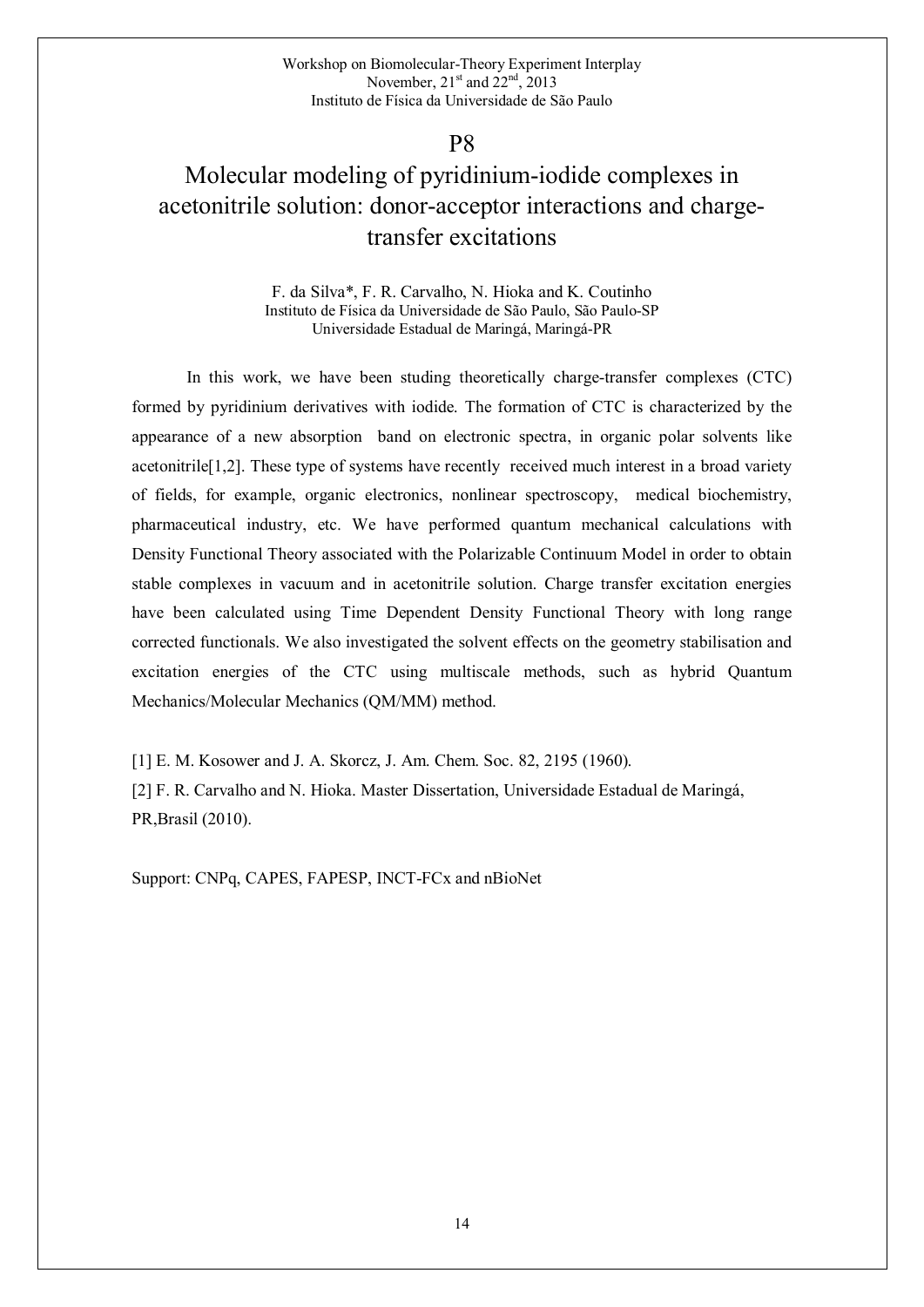## Molecular dynamics simulations Fasciola hepatica cathepsin B complexes with CA074, a dipeptidyl nitriles and PubChem BioAssays potential selective inhibitors

Dany Naranjo Feliciano\*<sup>1</sup>, Pedro A. Valiente Flores<sup>2</sup>, Diego Enry B. Gomes<sup>3</sup>, Reinaldo S. de Oliveira Jr.<sup>3</sup>, Lucas Villas Bôas Hoelz<sup>3</sup>, Pedro Geraldo Pascutti<sup>3</sup> <sup>1</sup>Centro Nacional de Sanidad Agropecuaria (CENSA) CP 10, San José de las Lajas, Mayabeque, Cuba.

<sup>2</sup> Facultad de Biología, Centro de Estudios de Proteínas (CEP), Universidad de La Habana, Cuba.

<sup>3</sup>Laboratorio de modelagem e dinâmica molecular (LMDM). Instituto de Biofísica Carlos Chagas Filho (IBCCF), Universidade Federal de Rio de Janeiro (UFRJ)."

Cathepsin B (fCatB), the major secreted protease from the juvenil stage of Fasciola hepatica, is a relevant chemotherapeutic target to treat fascioliasis. However the threedimensional (3D) structure of fCatB have not been experimentally solved yet. This constitutes an important drawback for the structure-based design of novel inhibitors using virtual screening approaches. fCatB inhibitors abrogated the parasite life cycle and have a low selectivity towards human (hCatB) and bovine (bCatB), the related host proteases. We predict putative selective inhibitors of fCatB by combining comparative modeling (multiple structures complex template), molecular docking (CA074, a dipeptidyl nitriles and PubChem BioAssays compounds) and molecular dynamics simulations. A cavities prediction, ligand's interactions and a molecular dynamic simulations assay were made. Also, 13 residues potentially determinant in the substrate specificity was identified from wish its suggest that tree of them could enhances the design of selective cathepsin B Fasciola hepatica's inhibitors regarding to mammalian' cathepsins.

Support: CAPES, International Foundation for Science (IFS)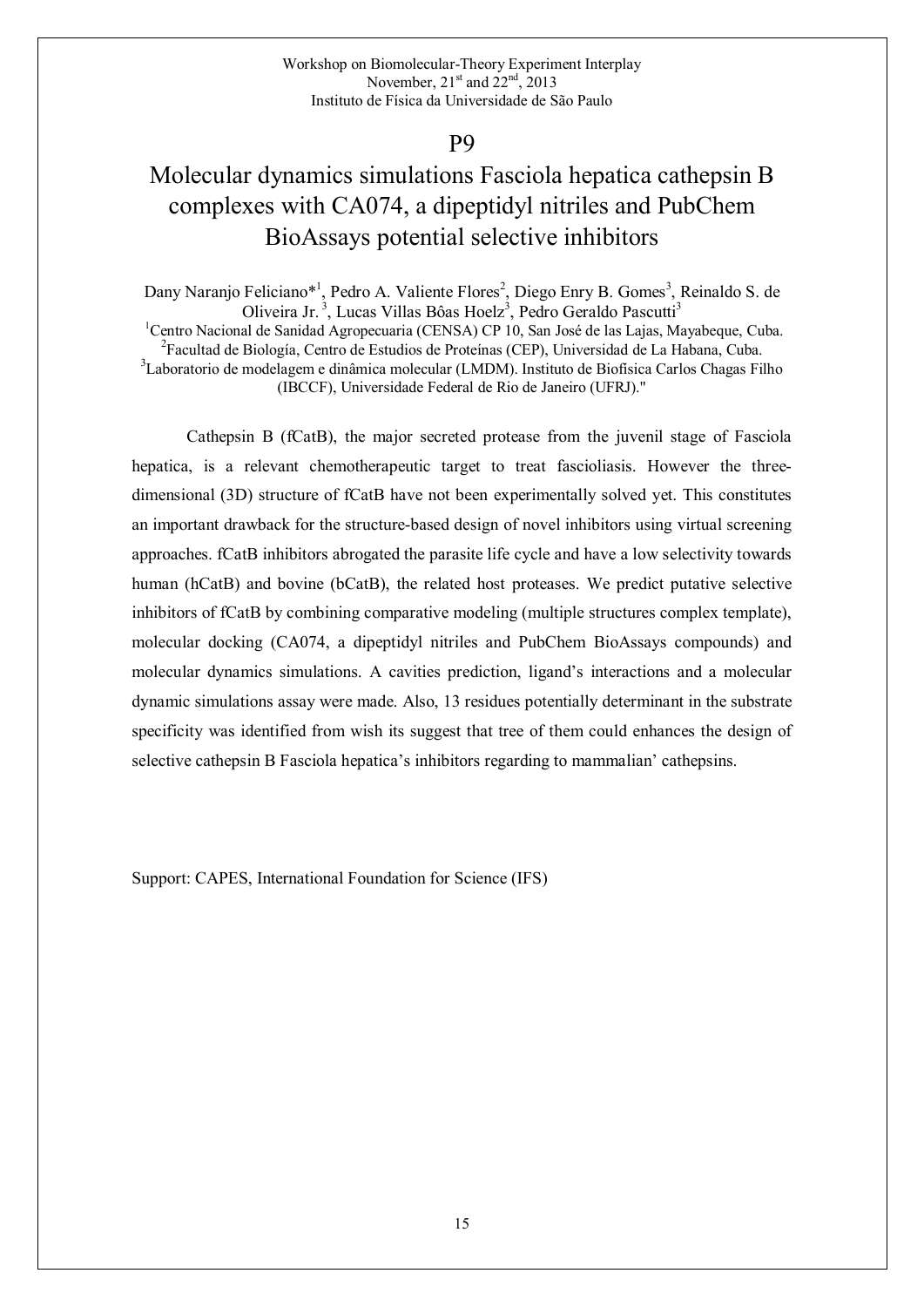## Structure-activity relationship of analogues of the antimicrobial peptide gomesin: The role of peptide hydrophobicity in its interaction with model membranes

Bruno Mattei\*, Joachim Seelig, Antonio Miranda, Katia R. Perez, Karin A. Riske Departamento de Biofísica (Universidade Federal de São Paulo, São Paulo, Brazil), Division of Biophysical Chemistry (Biozentrum, University of Basel, Basel, Switzerland)

Antimicrobial peptides are molecules of the immune system of animals and plants that exhibit antibacterial and antifungal activity. Among several related mechanisms of action, most antimicrobial peptides induce membrane permeabilization. Gomesin (Gm) was originally obtained from the spider Acanthoscurria gomesiana, and has 18 amino acid residues (ZCRRLCYKQRCVTYCAGR-NH2), among which 6 cationic residues and 4 cysteines that form two disulfide bounds, which result in a b-hairpin structure. The aim of this study is to investigate the influence of the hydrophobicity of Gm in its ability to interact with biomimetic membranes. For that purpose, different analogues were synthesized with substitution of specific amino acid residues by alanine to modify the peptide hydrophobicity. Large unilamellar vesicles (LUVs) composed of mixtures of POPG and POPC (3:7) were used to mimic bacterial membranes. The interaction of Gm and its analogues was studied by isothermal titration calorimetry (ITC), static light scattering (SLS) and kinetics of carboxyfluorescein (CF) leakage. From ITC results, the thermodynamic parameters of the lipid-peptide interaction (DH, DS, DG and K) were assessed. SLS results were used to evaluate the extent of peptide-induced vesicle aggregation. The percentage of CF leakage was used to quantify and obtain the kinetics of membrane permeability induced by peptides. The results show that the magnitude of the effects caused by the different peptides is related to a hydrophobicity scale. It may be concluded that: i) the increase in peptide hydrophobicity increases the magnitude of DH, DG and K and the total CF leakage induced; ii) the extent of peptide-induced vesicle aggregation is mainly related to the electric charge of the peptide, increasing with the peptide charge; iii) the kinetics of CF leakage exhibits two characteristic times (one on the order of few seconds and another on the order of several minutes), and the first process becomes faster and more important upon increasing the hydrophobicity of the peptide.

Support: FAPESP, CAPES, CNPq, INCT-FCx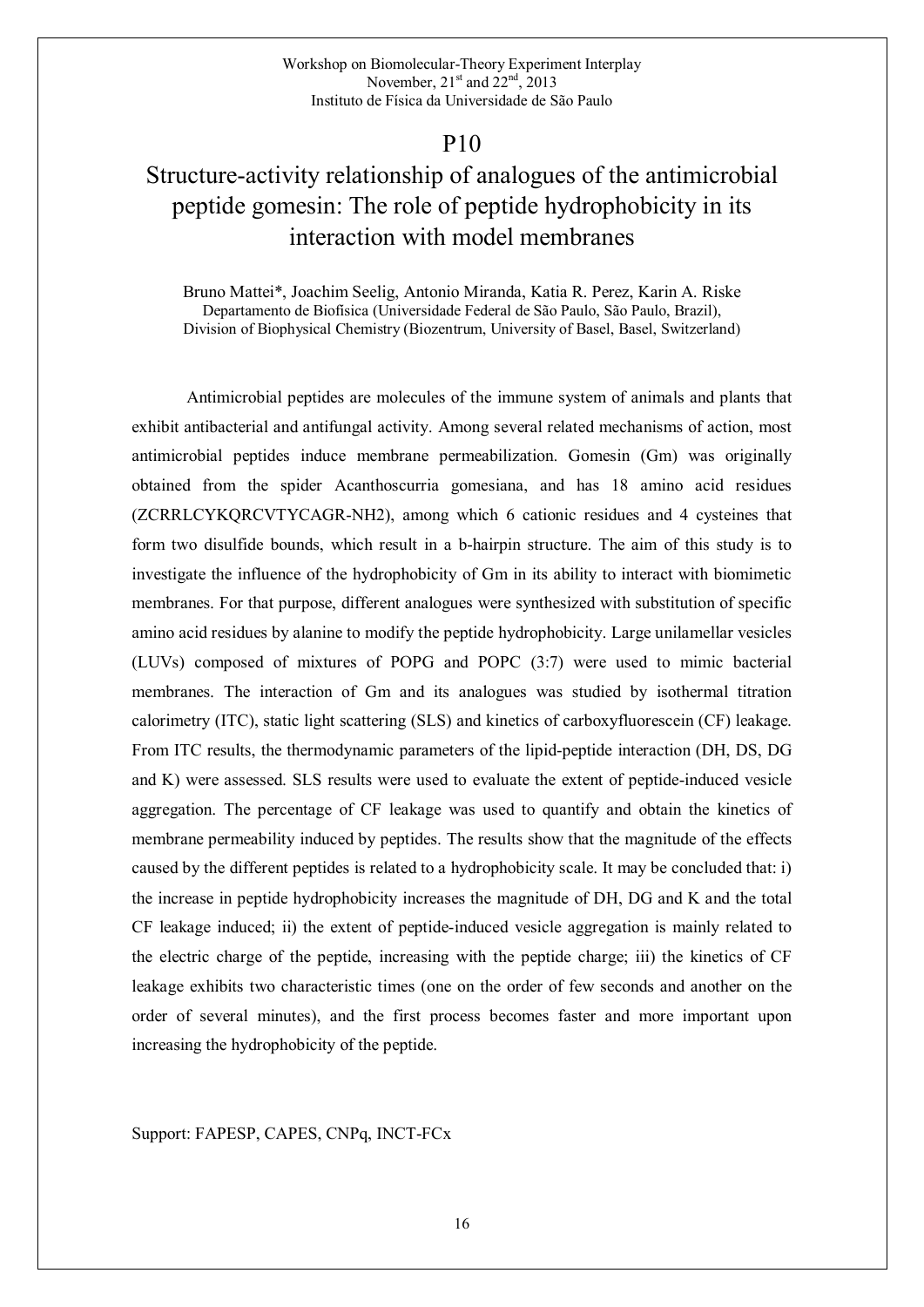### P11

### Molecular Simulation of the Potential Surface of Langmuir films

H. I. Padilla-Chavarría\*, T. R. Cuya-Guizado, <sup>1</sup> I. O. Monteiro, <sup>1</sup> O. N. Oliveira, Jr., <sup>2</sup> and A. S.  $Pimentel<sup>1</sup>$ 

> <sup>1</sup>Departamento de Química, Pontificia Universidade Catolica do Rio de Janeiro. 2 Instituto de Física de São Carlos, Universidade de São Paulo. E-mail: a pimentel@puc-rio.br"

Langmuir films are of interest for their own purpose and because their molecular architecture makes it possible to create materials very promising from the point of view of their applications in molecular electronics. The change in the concentration of a surfactant in a Langmuir film results in numerous phase transformations and surface potential changes whose nature and fundamental underlying physical chemistry of which are still unclear for many systems. The surface potential technique is one of the most frequently used method for characterizing Langmuir films. It provides valuable information on important monolayer effects related to molecular orientation. Unfortunately, the interpretation of surface potential measurements has been afflicted with two problems: many discrepancies exist between the measured and expected dipole moments and the measured surface potentials for expanded films do not have usually a good reproducibility. A great extent of these problems has been overcome by using models and better techniques but some gaps are still not understood, at least for the first problem.

 The models provide imprecise values of the monolayer normal dipole moment because the dielectric constant of the monolayer is experimentally unapproachable, the group dipole moments are assumed to be the sum of group dipole moments, and the partial charges are not well defined in models. A simple approach to calculate the dipole moment in a more realistic way is to use molecular dynamics. Once the tool is applied to surfactants conformational information of the system can be drawn from the analysis of the results, such as changes of orientation and dipole moment as a function of packaging of the surfactant molecules. In this work the dipole moments of stearic acid (SA), octadecylamine (OA), dipalmitoylphosphatidylcholine (DPPC), and dipalmitoylphosphatidylethanolamine (DPPE) monolayers were calculated to try reconciling theory and experiment.

Oliveira, O. N. JR. and Bonardi, C.. Langmuir 1997, 13, 5920-5924.

Support:CAPES, CNPq, FAPERJ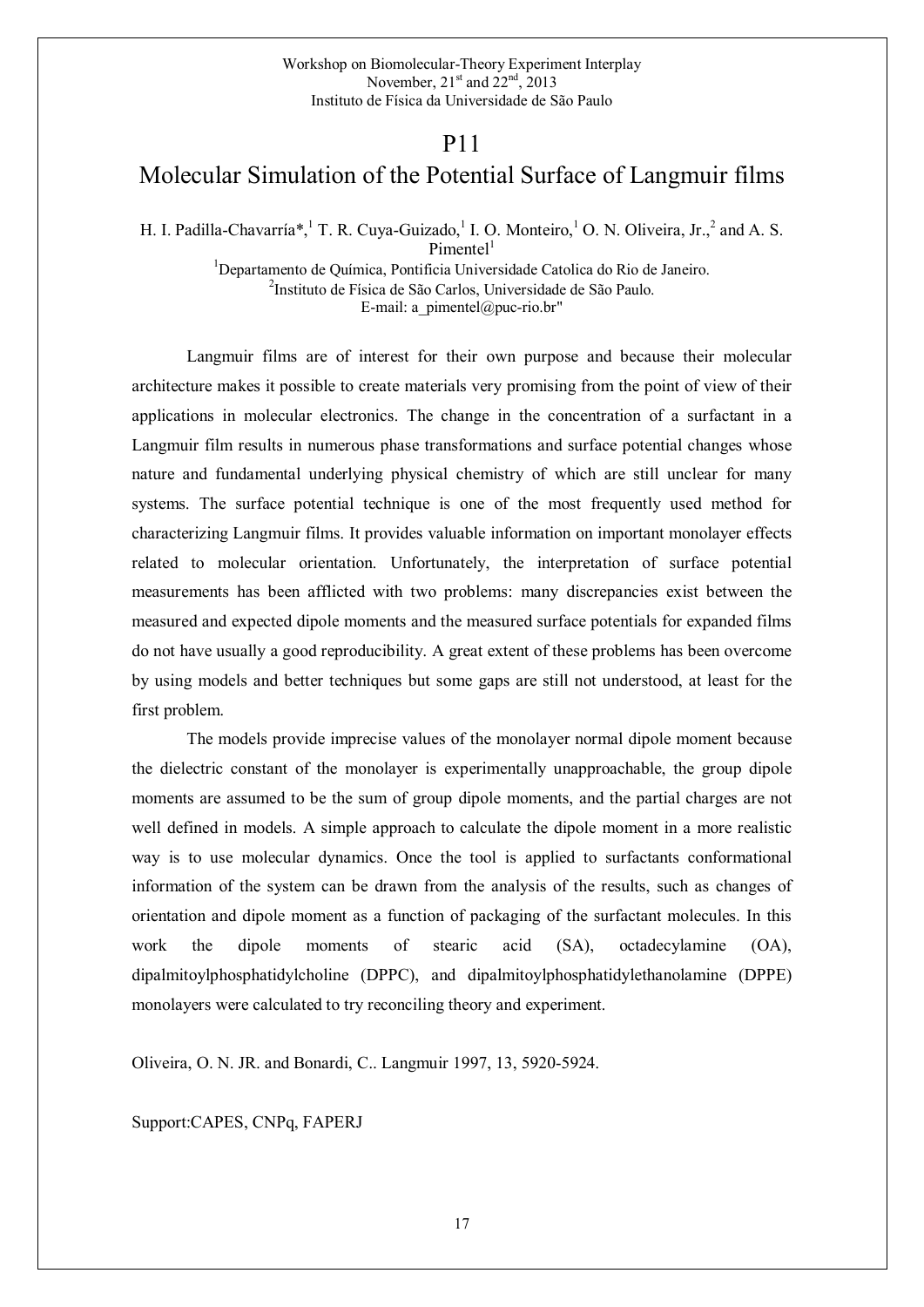## Molecular Dynamics Simulations and Free Energy Calculations on the Dissociation of Hypericin from a Peptide Nanotube

D. Peter Tieleman<sup>1</sup>, Ygor M. Jaques<sup>2</sup>, Eudes E. Fileti<sup>\*3</sup> <sup>1</sup>University of Calgary, Calgary, Alberta, Canada<sup>2</sup>Universidade Federal do ABC, Santo André, SP, Brazil 3 Universidade Federal de São Paulo, São José dos Campos, SP, Brazil

Diphenylalanine (FF) nanotubes were synthetized firstly by Görbitz by the selfassembly process. The tubes formed by FF earned most attention because this is a important sequence on the formation of amyloid fibrils and one of their most interesting application was their use like templates to metallic nanowires production. Many questions regarding the process of self-assembly of those molecules are still being investigated. Besides that, the stability of the structures already formed is another question to be considered. Thus, on this work we performed simulations regarding the stability of structures formed by these diphenylalanine nanotubes.

Support: FAPESP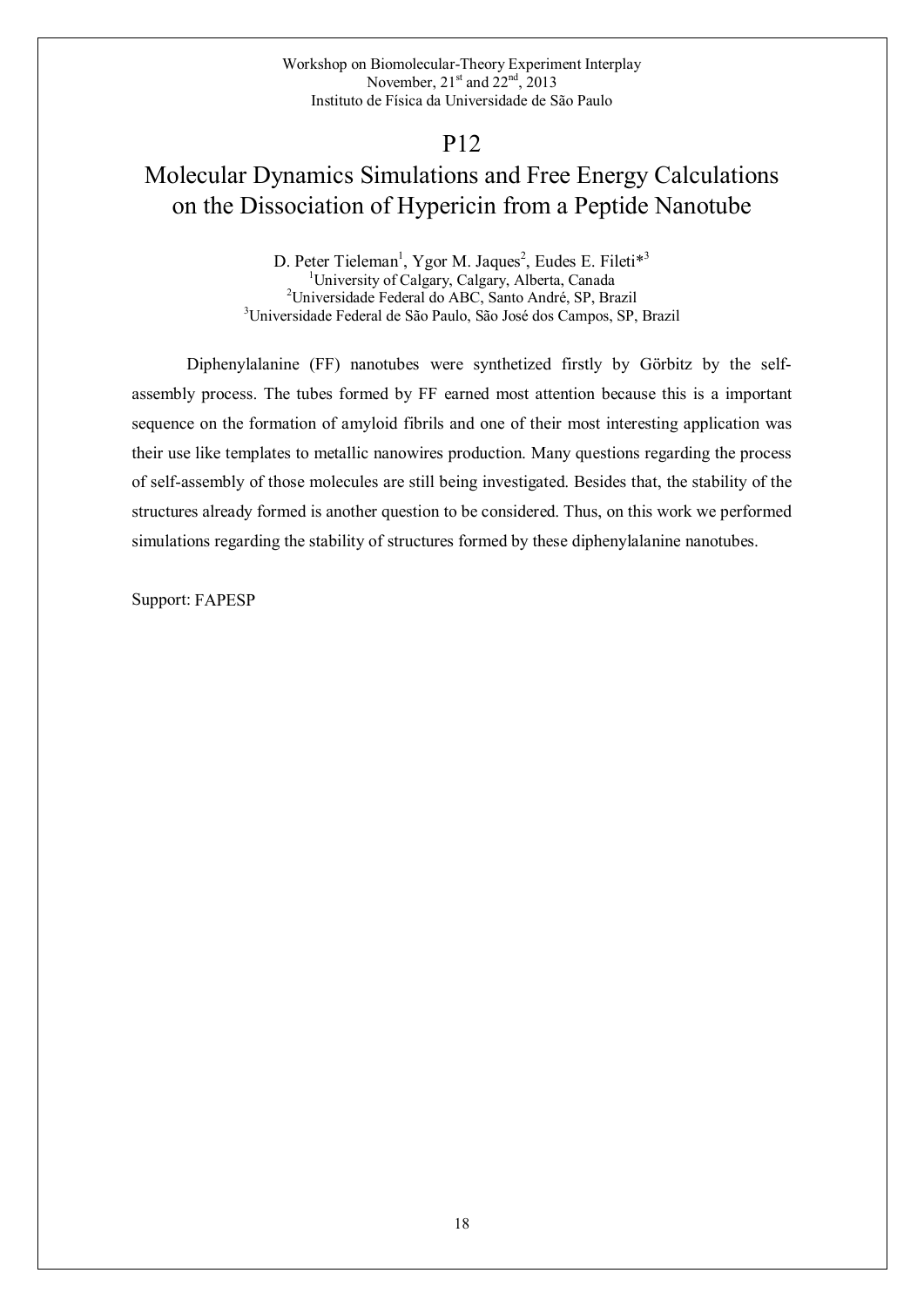## Characterization and Absorption Spectrum of Mg:Tetracycline Complexes in Aqueous Environment - A Theoretical Study

\*Lucas Modesto-Costa, Sylvio Canuto Instituto de Física, Universidade de São Paulo, CP 66318, CEP 05314-970 - São Paulo, SP

The complex formed by the tetracycline (TC) molecule with the Mg ion is able to prevent the replication of the genetic material in the bacterial ribosome, making an excellent antibiotic. In general, the absorption and emission spectra of TC are very sensitive to the host ions and the pH of the solvent that the set is immersed. However, the theoretical absorption spectrum available in the literature is scarce and limited to simple models that do not consider the fuctuations of the liquid. Our aim is to obtain the electronic absorption spectrum of TC and the complex Mg:TC in the ratio 1:1 and 2:1. Moreover, we analyze the changes in intensity and shifts of the bands in the systems listed. We performed the simulation using the classical Monte Carlo technique with the Lennard-Jones plus Coulomb potential applied to each atom of the both TC molecule and the Mg:TC complexes in water. The electronic absorption spectrum was obtained from the time-dependent density functional theory using diferent solvent models. In general, we obtained a good qualitative description of the spectra when compared with the experimental results. The Mg atom shifts the first band by 4 nm in our models, in excellent agreement to the experimental result of 4 nm. The second absorption band is found here to be useful for the characterization of the position where the ion attaches to the TC.

Support: CNPq, CAPES, FAPESP, INCT-FCx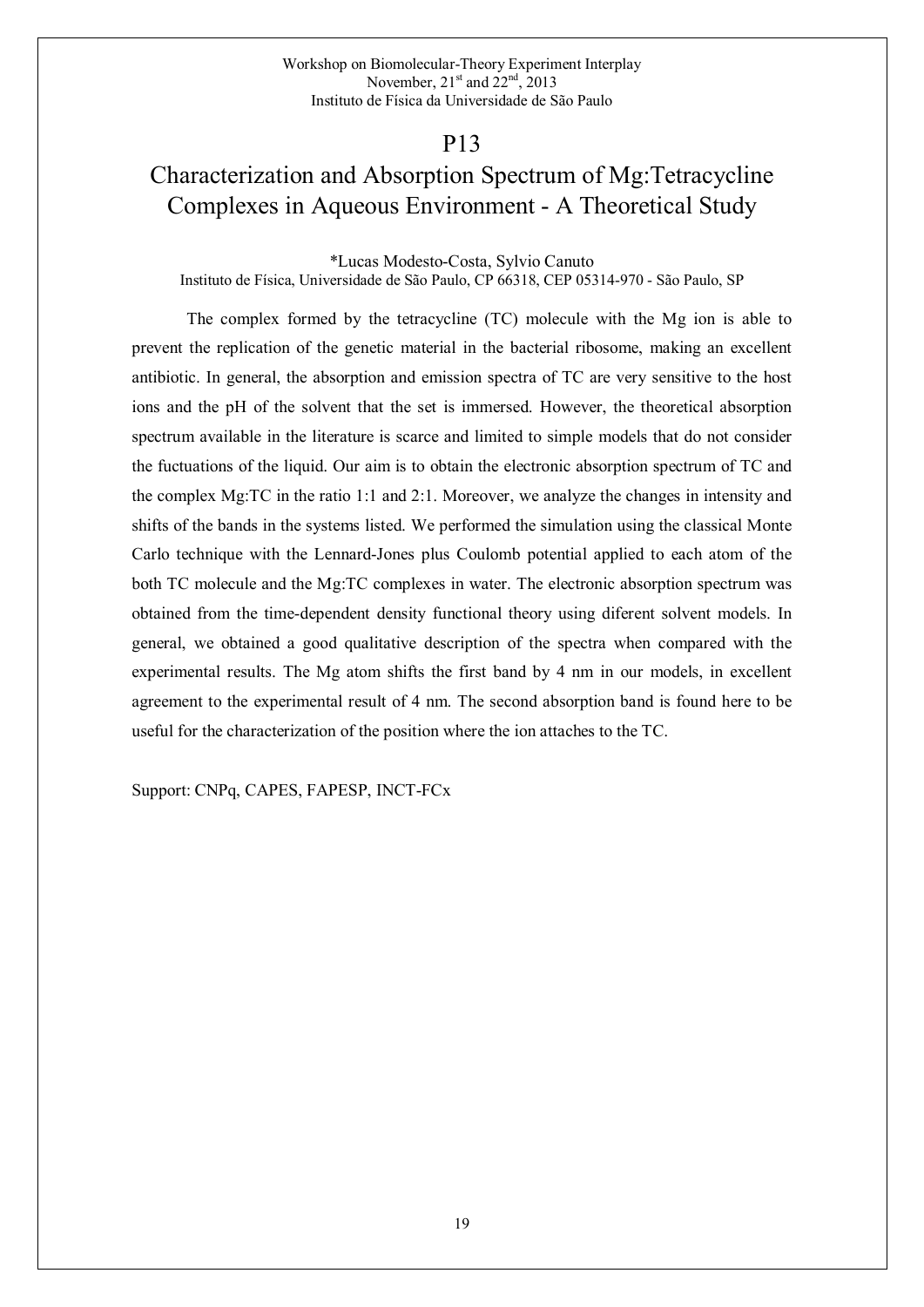### Electric dipole moments of the fluorescent probes Prodan and Laurdan: experimental and theoretical evaluations

\*Cíntia C. Vequi-Suplicy, Kaline Coutinho and M. Teresa Lamy Instituto de Física, Universidade de São Paulo, CP 66318, CEP 05314-970 - São Paulo, SP

Several experimental and theoretical approaches can be used for a comprehensive understanding of solvent effects on the electronic structure of solutes. In this review, we revisit the influence of solvents on the electronic structure of the fluorescent probes Prodan and Laurdan, focusing on their electric dipole moments. These biologically used probes were synthetized to be sensitive to the environment polarity. However, their solvent dependent electronic structures are still a matter of discussion in the literature. Prodan and Laurdan absorption and emission spectra in different solvents indicate that the two probes have very similar electronic structures, in both the ground and excited states. Theoretical calculations confirm that their electronic ground states are very much alike. This review discuss the ground and excited states electric dipole moments calculated using the largely applied Lippert-Mataga equation, using both spherical and spheroid prolate cavities for the solute. The dimensions of the cavity were found to be crucial for the calculated dipole moments. These values are compared to those obtained by quantum mechanics calculations, considering Prodan in vacuum, in a polarizable continuum solvent, and using a hybrid quantum mechanics-molecular mechanics methodology. Theoretical approaches make evident that Prodan dipole moment can change even in the absence of solute-solvent specific interactions, what is not taken into consideration with the experimental Lippert-Mataga method. Moreover, in water, for electric dipole moment calculations, it is fundamental to consider hydrogen-bonded molecules.

Support: Work supported by FAPESP, CNPq, CAPES, NAP-FCx, INCT-FCx and nBioNet. Additionally, CCV-S acknowledges a fellowship from FAPESP and MTL and KC research fellowships from CNPq.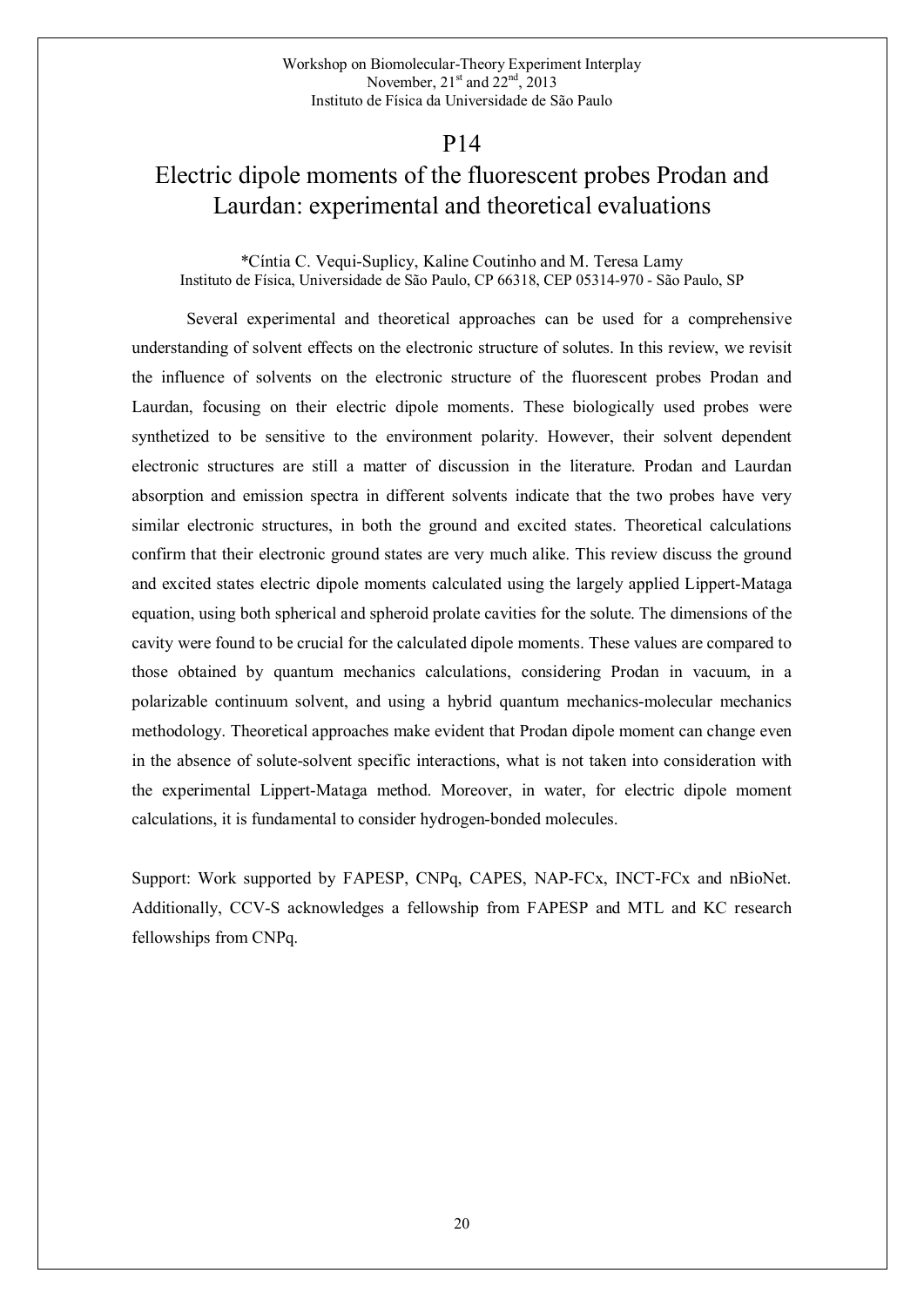# Annotations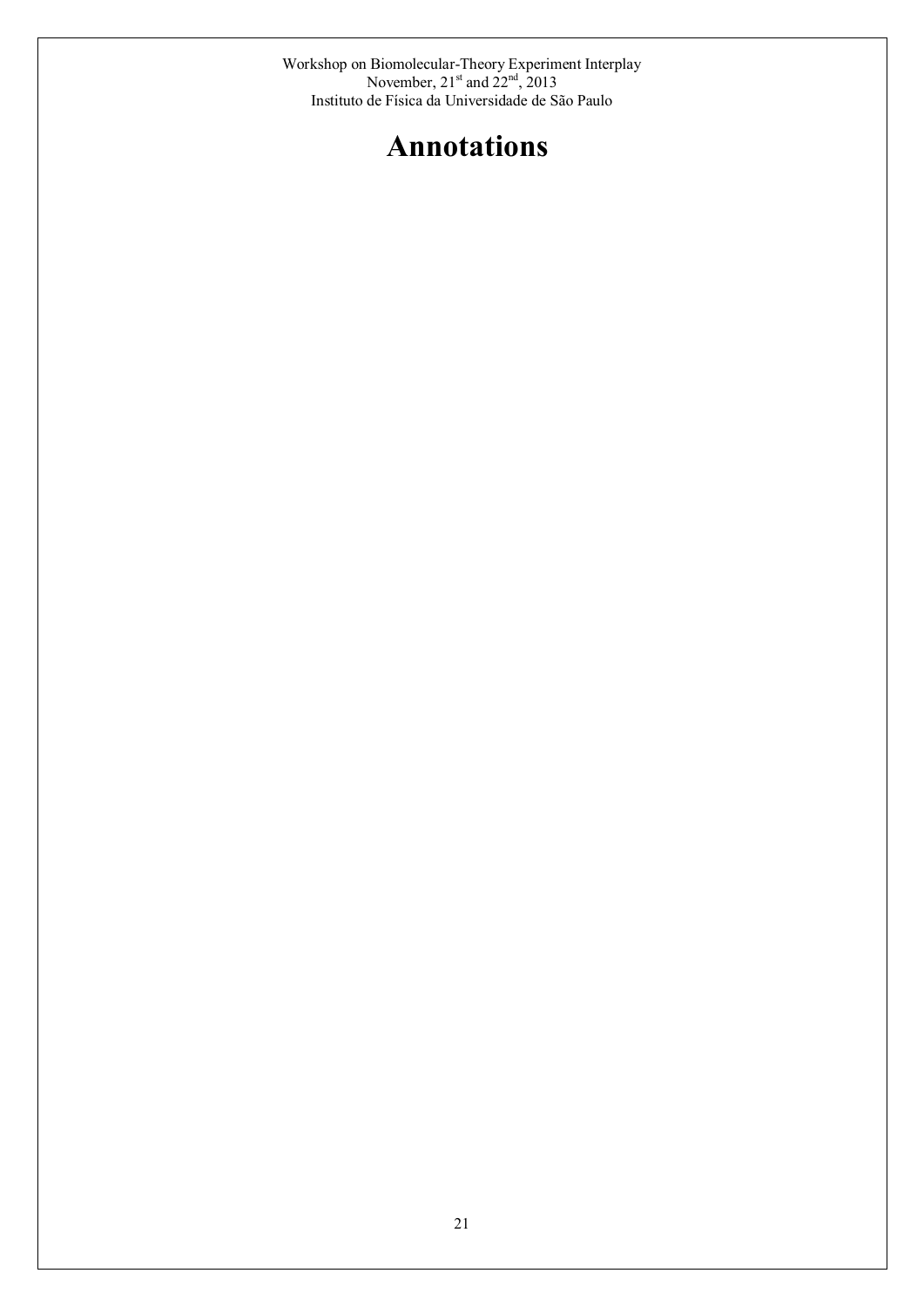# Annotations